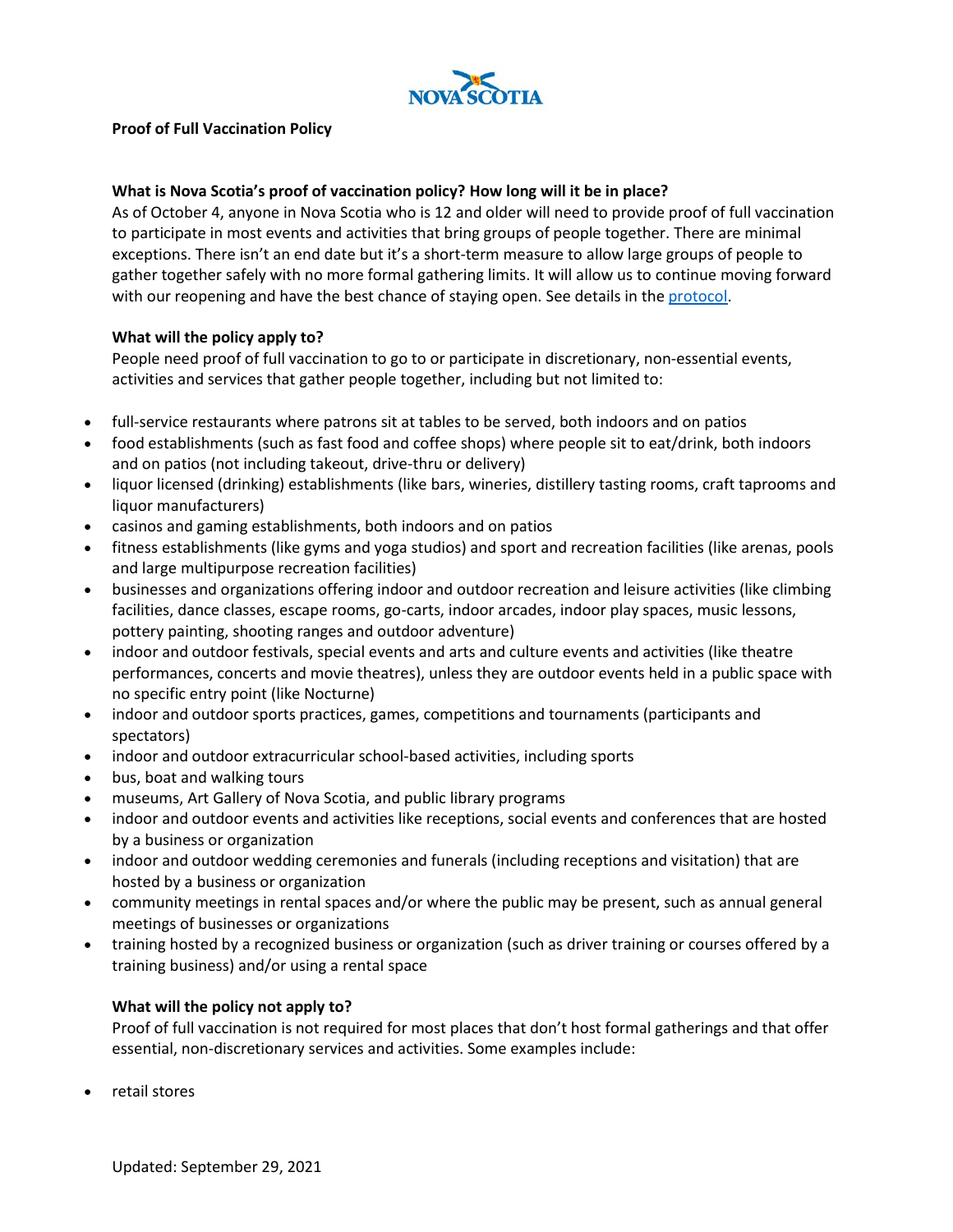

- financial institutions
- professional services like accountants and lawyers
- personal services like hair salons, barber shops, spas, nail salons and body art establishments
- healthcare services and health professions like doctors' offices, dental care, massage therapy and physiotherapy
- rental accommodations like hotel rooms, cottages and campgrounds
- regular faith services (such as daily or weekly)
- pre-primary to Grade 12 school-based activities and field trips that take place during the school day (unless a field trip is for an event or activity where proof of full vaccination is required), before and after school programs and school buses
- post-secondary institutions (universities, NSCC, private career colleges, language schools) unless they are hosting events or activities that the general public attend
- business meetings and other activities in the workplace when they involve people who regularly work together and where the general public is not present (unless it's in a rental space)
- legislatively required meetings where public participation cannot be done virtually (such as municipal council meetings where citizens have a democratic right to participate)
- safety training that is required for a person's job and cannot be done virtually
- places where government services are offered, such as Access Nova Scotia centres
- mental health and addictions support groups
- food banks, shelters, family resource centres and adult day programs for seniors and people with disabilities
- informal gatherings at a private residence (gathering limit of 25 indoors and 50 outdoors)
- general access to public libraries (such as borrowing books, using computers)
- public transportation

# **Will the proof of vaccination policy apply to employees? What about volunteers?**

Proof of full vaccination is not required for full-time or part-time staff of businesses and organizations that host events and activities where participants are required to show their proof. However, if an employee accesses the event or activity on their own time, this protocol applies to them. For example, a staff member at a gym does not need to provide proof of full vaccination to work but does need to provide it to use the facility personally, such as attending fitness classes or using the weight room for their own workout.

Proof of full vaccination is not required if your job requires you to access a business or organization that hosts an event or activity covered by this protocol (such as a liquor inspector, delivery person, public health inspector, police officer, contractor). It is not required for service providers at an event or activity, such as caterers, photographers and DJs, because they are effectively in their workplace.

Proof of full vaccination is required for volunteers who host, lead or organize the events and activities where participants are required to show their proof. Some examples include people who organize community events and programs, lead or organize club type activities, and coaches, referees and other officials who volunteer with sports activities. If they are paid for these activities, proof of full vaccination is not required.

Children and youth who are volunteers for events and activities where participants are required to show their proof of full vaccination have the same grace period to get vaccinated for children and youth who are participants.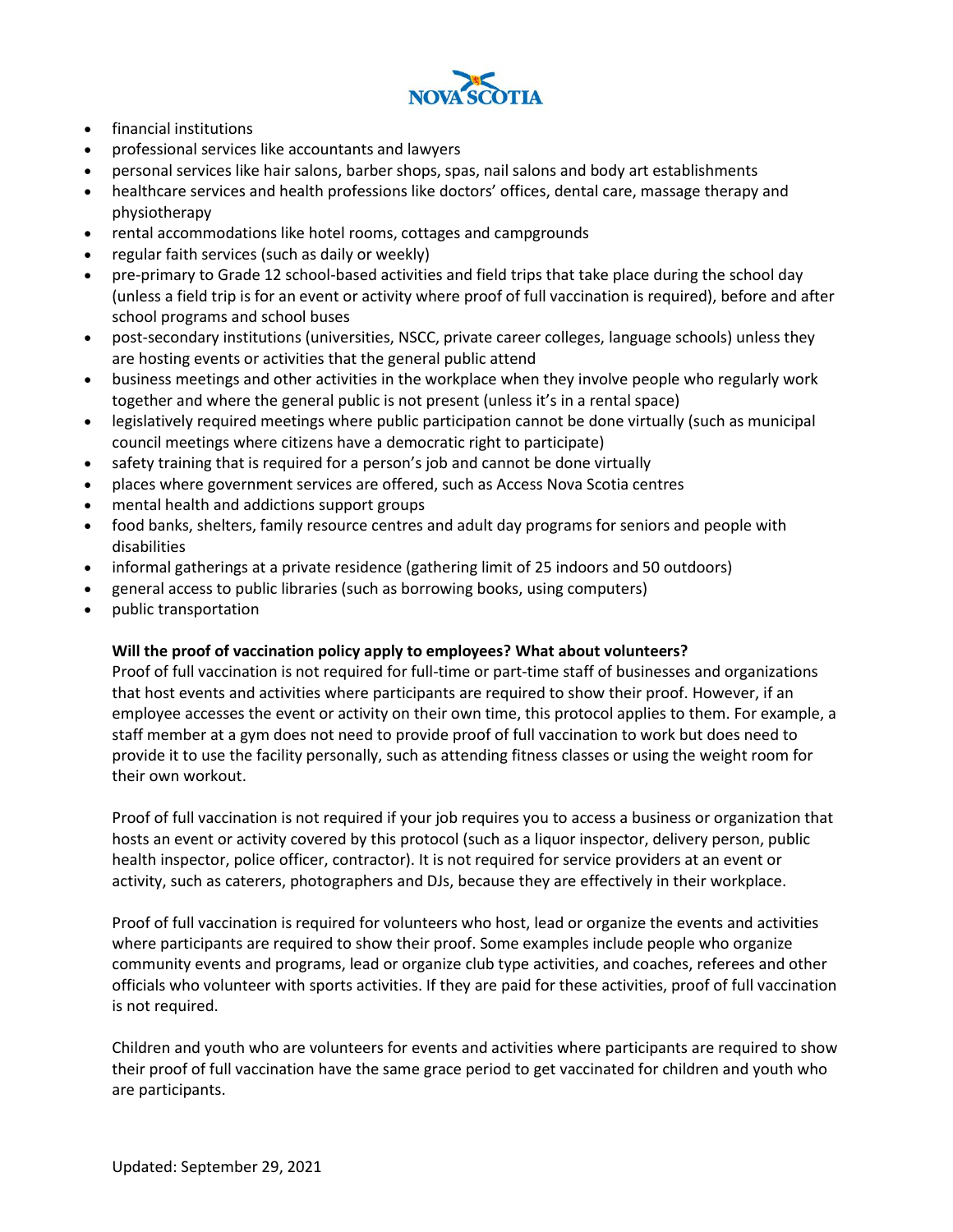

# **Will proof of vaccination be required to visit healthcare or long-term care facilities?**

Proof of full vaccination is required for visitors of residents in long-term care facilities or nursing homes under the long-term care directive (under the public health order), not under the provincewide protocol for proof of full vaccination. A date for implementation of this requirement will be determined.

The provincewide protocol does not apply to healthcare facilities operated by the Nova Scotia Health Authority or IWK Health Centre. However, these facilities may put their own vaccine policies in place for visitors.

# **Will pre-primary to grade 12 students need to show proof of vaccination to attend school? What about extracurricular activities?**

Proof of vaccination is not required to attend school, to participate in activities that take place during the school day, to attend before and after school programs, or to take the school bus. However, it is required for extracurricular activities such as sports, clubs, etc. that take place outside school hours. It is also required for school field trips (including during school hours) to places where proof of vaccination is required, like a recreation facility or a museum.

# **Will post-secondary students or staff need to show proof of vaccination?**

The provincewide proof of vaccination policy does not apply to post-secondary institutions (universities, NSCC, private career colleges, language schools) unless they are hosting events or activities that the general public attend (such as spaces they rent for events, a performance in a campus theatre or fitness facilities that the public can use). However, many post-secondary institutions are setting their own vaccine policies.

# **Do you need to be fully vaccinated to play on a sports team? What about school sports? What about spectators?**

Everyone who is 12 and older needs to show proof of full vaccination to participate in indoor and outdoor sporting events, including practices, games, competitions, tournaments. This includes school sports that take place outside school hours. It includes spectators. It includes participants as well as teachers, coaches, officials and others when they are acting in a volunteer capacity but does not apply when people are paid to support these activities.

# **Will there be a grace-period for children who just turned 12 or will soon turn 12?**

Children who turned 12 between Jan. 1 and Oct. 4 this year have until Dec. 31 to attend events and activities while they get vaccinated. Children who turn 12 after Oct. 4 have three months from their birthday. If they choose not to get vaccinated, they will no longer be able to participate in these events and activities once the grace period is up. They can resume if they are able to show proof of full vaccination.

# **Will there be a grace period for children 13 and older?**

Children and youth aged 13 to 18 who can provide proof that they received one dose of vaccine can start participating in sport, recreation, arts and culture programming. To continue participating, they must provide proof of full vaccination by November 9 (second dose plus 14 days for it to take effect). In other words, they must get a first dose no later than September 28 and a second dose no later than October 26. If they choose not to get vaccinated, they will no longer be able to participate in these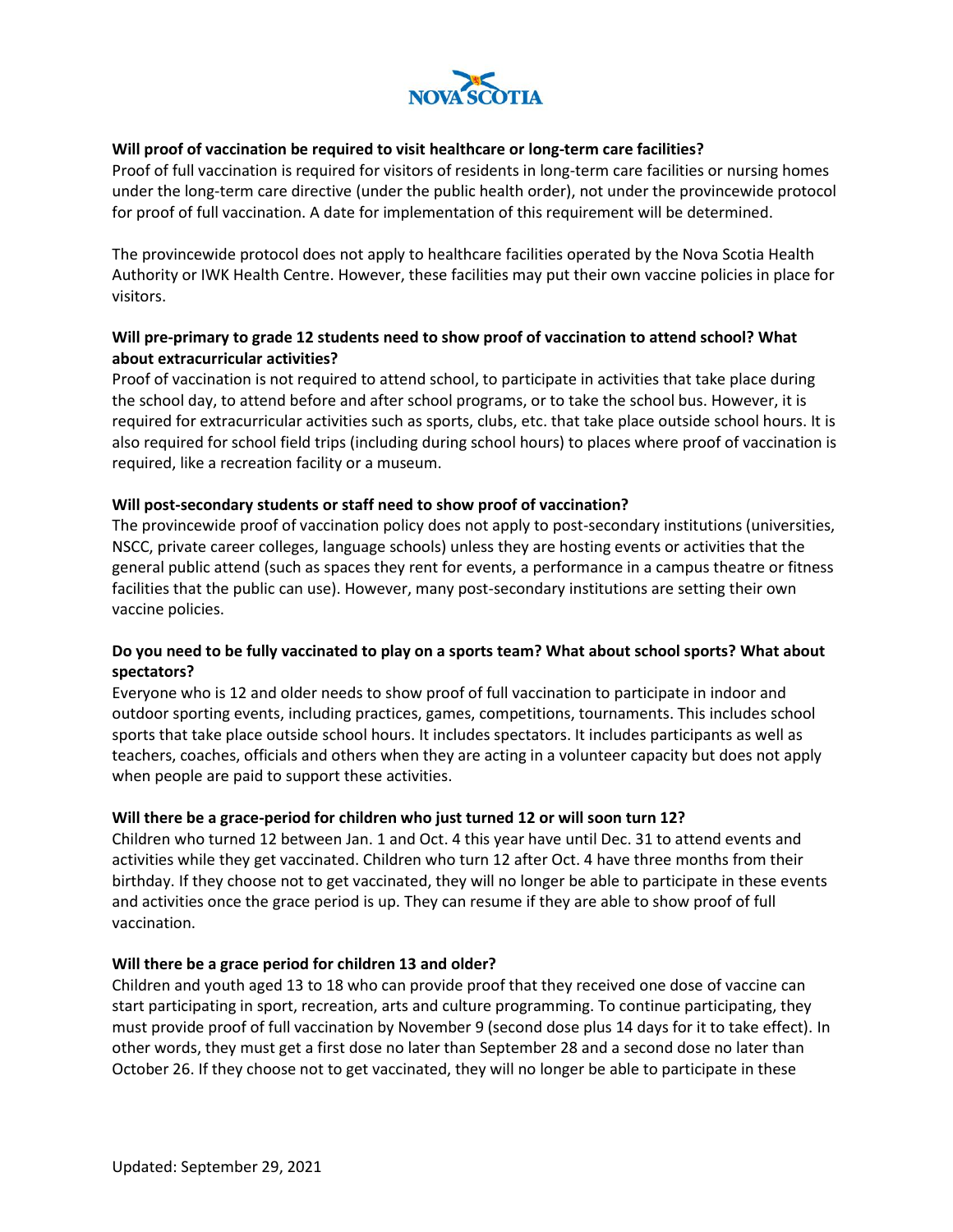

events and activities once the grace period is up. They can resume if they are able to show proof of full vaccination.

## **If parents are not fully vaccinated, can children still participate in events and activities?**

If children are under 11, if they meet the grace period criteria or if they are fully vaccinated, they can participate in events and activities where the proof of vaccination policy applies. Parents who are not fully vaccinated would have to either drop off their children for these activities (if that is possible) or have a fully vaccinated adult accompany them.

## **What kind of events will require proof of vaccination?**

People need to show full proof of vaccination to attend indoor and outdoor events that are hosted by a recognized business or organization. That includes hotels, restaurants and other rental facilities that host events. It includes festivals, special events like a community fundraiser or dinner, and social events like parties and receptions. It includes organized sports events. It includes arts and culture events and venues like theatre performances, concerts and movie theatres. It includes weddings, funerals, visitation and associated receptions.

The gathering limits of 25 people indoors and 50 outdoors remain in effect for informal gatherings. Proof of vaccination is not required for informal gatherings or events when there is no recognized business or organization involved, such as a dinner party or a backyard wedding with no wedding planner, caterer or other service providers. Often, informal gatherings are held at your home. A community room in a condo or apartment building is considered to be an extension of your home.

#### **Is proof of vaccination required in condo or apartment gyms and pools?**

Proof of vaccination is not required in condo or apartment gyms and pools unless one of these locations has their own policy requiring it.

#### **What happens if an event is in a public place with no specific entry point?**

Events held in public spaces with no specific entry point are not subject to the proof of vaccination policy. For example, there is no entry point to the Nocturne festival where people need to wander the streets to see the exhibits. However, when an event brings people into a single public space, such as the Halifax commons, with the intention of them staying in that space for the activity, a specific entry point can and should be set up and proof of vaccination is required.

# **If a wedding is held in a church, does that make it a faith service where full proof of vaccination is not required?**

Even if a wedding is held in a church, proof of full vaccination is required. This is because a wedding brings together a variety of different people which increases the risk, whereas faith services typically gather more or less the same people on a regular basis.

#### **Why isn't proof of full vaccination required for faith services?**

Regular faith services (such as daily or weekly) are an essential activity for many people so we are not requiring proof of vaccination to participate in them. We do strongly recommend everyone get vaccinated and encourage everyone to continue wearing masks at faith services even when the mask requirement is lifted.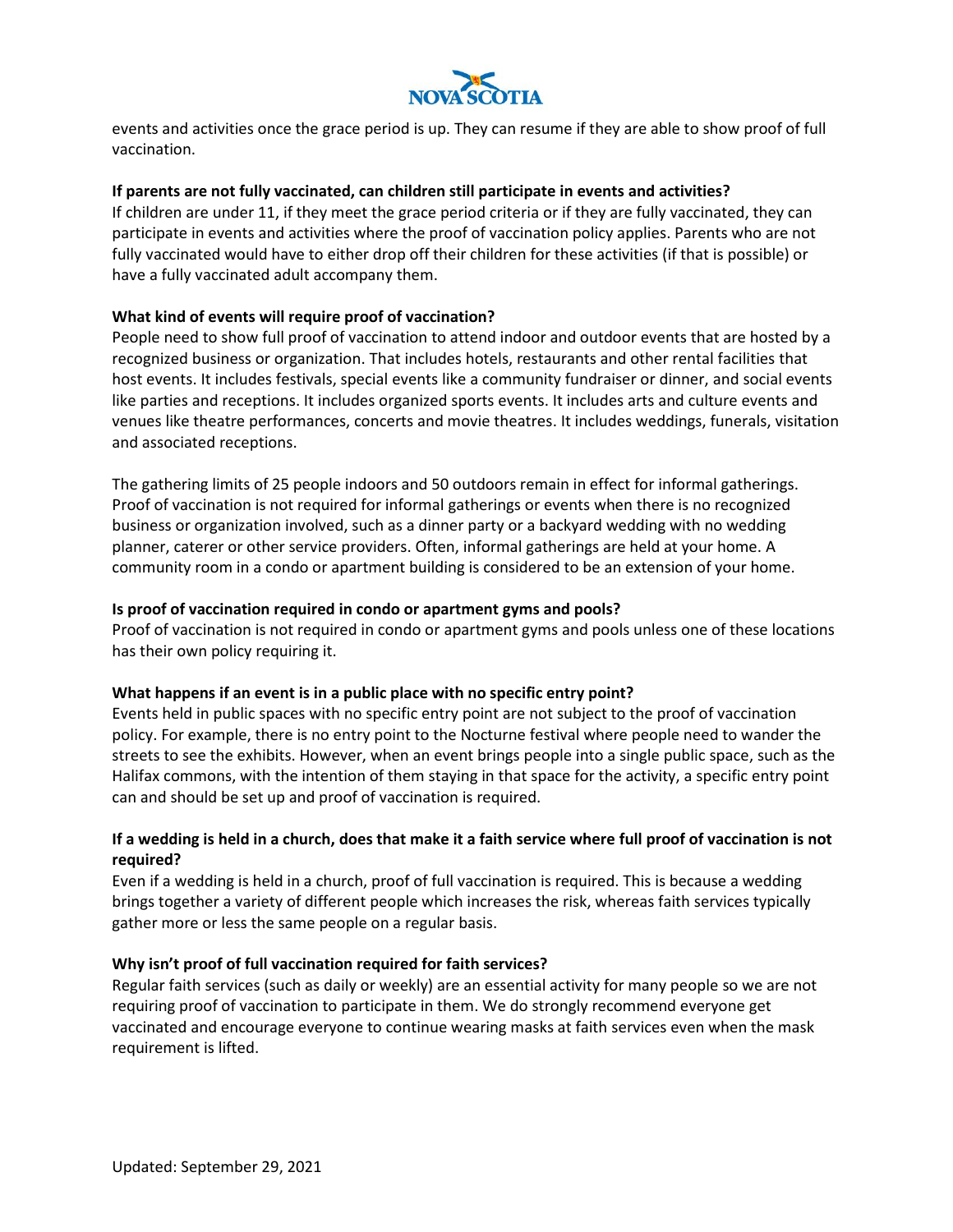

# **Why isn't proof of full vaccination required for personal services?**

Generally, the proof of full vaccination policy applies to places that facilitate gatherings. Hair salons, barber shops and other personal services are not places where people gather for social reasons.

## **Is proof of vaccination required for farmer's markets? What about craft markets?**

Farmer's markets are considered retail spaces. The proof of vaccination protocol does not apply to retail spaces. However, craft markets are considered special events where proof of full vaccination is required for participants (not for people working at the event).

## **Is proof of vaccination required to access training?**

Proof of full vaccination is required for people taking training hosted by a recognized business or organization (such as driver training or courses offered by a training business) or using a rental space.

This does not include post-secondary institutions (universities, NSSC or private career colleges) although they may have their own vaccine policies. It does not apply to the road test for a driver's license because that is a government service. It does not include safety training that is required for a person's job and cannot be done virtually.

If an employer brings together its employees for training, proof of vaccination is not required. If the employer brings a trainer into the workplace to train their own employees, the trainer does not have to show proof of vaccination unless the workplace has a policy requiring it.

## **Is proof of vaccination required for meetings?**

Proof of vaccination isn't required for business meetings and other activities in the workplace when they involve people who regularly work together and where the general public is not present (unless they're held in a rental space). It will not be required for legislatively required meetings where public participation cannot be done virtually (such as municipal council meetings or consultations where citizens have a democratic right to participate).

Proof of vaccination will be required for community meetings, such annual general meetings of businesses or organizations.

#### **Can I ask service providers if they have been vaccinated?**

You can ask someone if they have been vaccinated but they do not have to disclose their personal health information to you.

#### **Can a business or organization have a vaccine policy that is stricter than the provincewide policy?**

A business or organization could choose to set a vaccine policy that is stricter than the provincewide policy. However, we've designed the provincewide protocol to balance safety with some reasonable exceptions. Any policies should take legal and ethical implications into consideration. People who are not fully vaccinated need to be able to access essential services.

#### **Can I use a COVID test or anti-body test in place of proof of vaccination?**

COVID tests and anti-body tests will not be accepted in place of full proof of vaccination.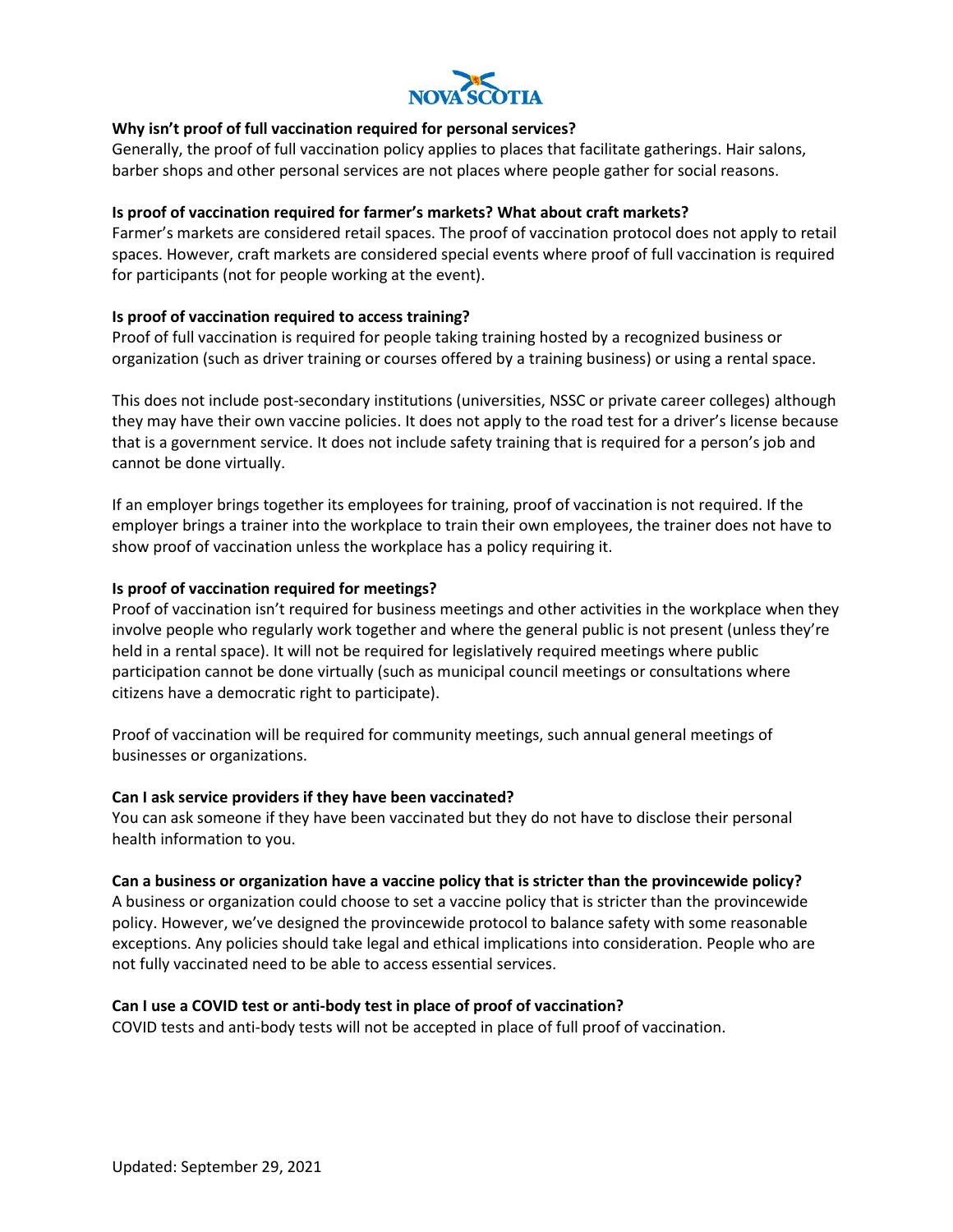

## **Can masks, physical distancing or gathering limits be used in place of proof of vaccination?**

Masks, physical distancing, gathering limits and other public health measures can be used to mitigate risk but they cannot be used in place of proof of vaccination.

## **CHECKING PROOF OF FULL VACCINATION**

## **Who is responsible to check proof of vaccination?**

Some businesses and organizations that host events and activities covered under Section 3.1 of this protocol rent or use space within a building. In these cases, there is a joint responsibility between the business or organization and the building owner/manager. The building owner/manager needs to ensure renters and users of their spaces have proper processes in place for checking proof of full vaccination for participants in these events and activities. They can accomplish this through their rental agreement.

In cases where the renter or user of the owner/manager is not willing or capable of implementing a proper process for checking participants' proof of full vaccination, the owner/manager will be held responsible if there is demonstrated non-compliance with this protocol. If the owner/manager does not wish to take on the responsibility, they should not rent the space or make it available for the event or activity. The owner/manager cannot have the renter or user of the space sign a waiver absolving them of the responsibility.

If a business or organization that does not host events and activities covered under Section 3.1 of this protocol rents or uses a space in a building, they continue to be exempt from requiring proof of vaccination, even if events or activities in other parts of the building require it.

#### **How do businesses and organizations know what is valid proof of full vaccination?**

The [proof of full vaccination protocol](https://novascotia.ca/coronavirus/docs/COVID-19-Protocol-for-proof-full-vaccination-events-activities-en.pdf) outlines what fully vaccinated means and what information is required on records to prove full vaccination. There is also a [guide for businesses and organizations](https://novascotia.ca/coronavirus/docs/proof-full-vaccination-guide-businesses-en.pdf) that gives step by step instructions and a [guide for the public](https://novascotia.ca/coronavirus/docs/proof-full-vaccination-guide-events-activities-en.pdf) on what to expect when going places where proof of full vaccination is required.

#### **EXCEPTIONS**

**Will there be exceptions for religious or cultural reasons for not getting vaccinated?** Exceptions will not be granted for religious or cultural reasons.

#### **What does this mean for people who cannot be vaccinated?**

The proof of full vaccination policy allows for medical exception to vaccination. There are very few medical reasons someone would be granted an exception. They will only be granted in the following circumstances:

- a history of severe allergic reaction (e.g. anaphylaxis) after previous administration of a COVID-19 vaccine using a similar platform (mRNA or viral vector)
- an allergy to any component of the specific COVID-19 vaccine or its container (polyethylene glycol for the Pfizer-BioNTech and the Moderna vaccines)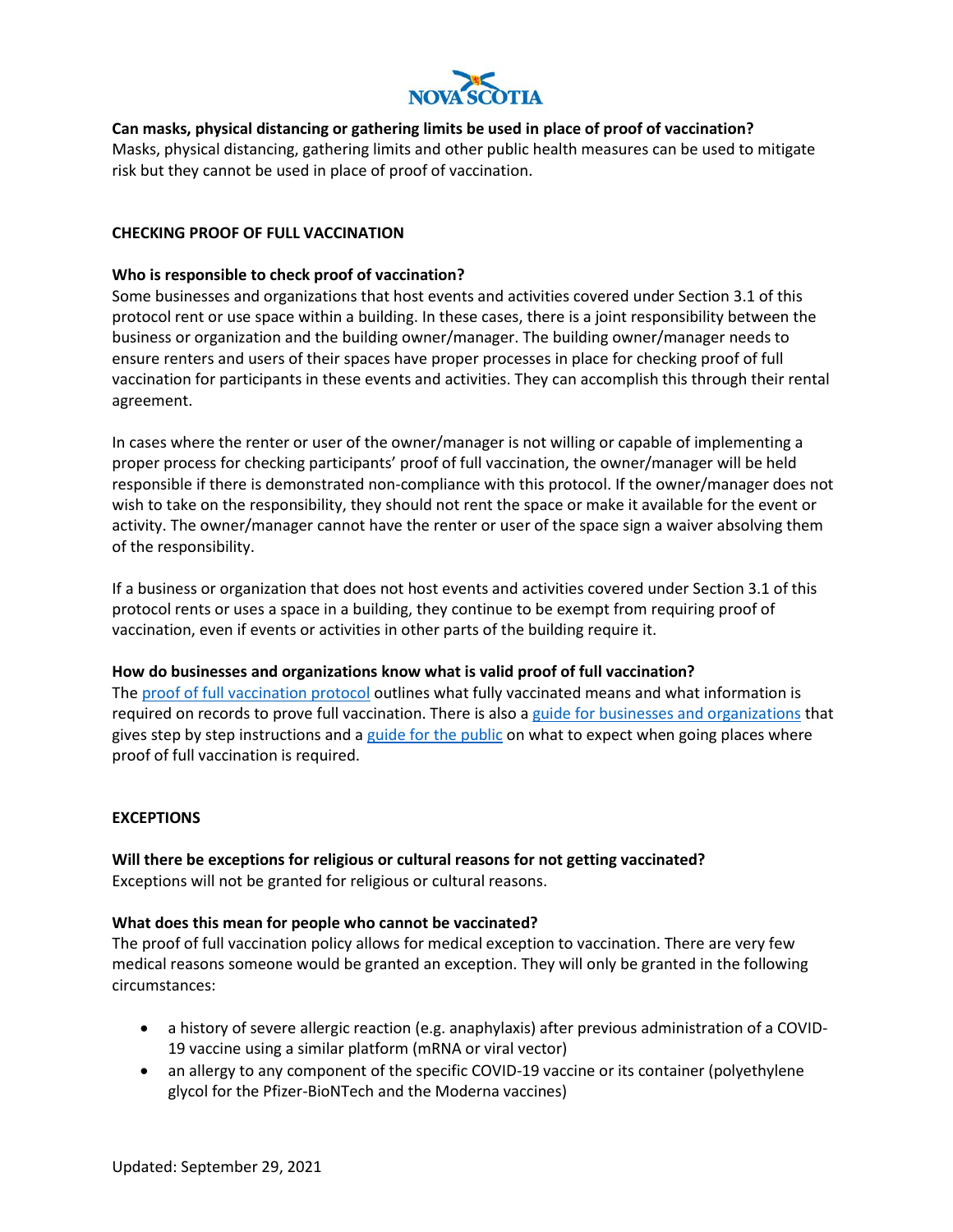

- a history of major venous and/or arterial thrombosis with thrombocytopenia following vaccination with the AstraZeneca COVID-19 vaccine
- a history of capillary leak syndrome following vaccination with the AstraZeneca vaccine
- a history of myocarditis and/or pericarditis after a first dose of an mRNA COVID-19 vaccine (Pfizer-BioNTech or Moderna)
- experienced a serious adverse event after receiving a first dose of COVID-19 vaccine. A serious adverse event is defined as life-threatening, requires in-patient hospitalization or prolongs an existing hospitalization, results in persistent or significant disability/incapacity, or in a congenital anomaly/birth defect.

Immunosuppression, auto-immune disorders, pregnancy and breastfeeding are not medical reasons that prevent people from getting COVID-19 vaccine.

As a precaution, the National Advisory Committee on Immunization recommends that people who experienced myocarditis and/or pericarditis after a first dose of an mRNA COVID-19 vaccine (Pfizer or Moderna) should wait to get their second dose of mRNA vaccine until more information is available.

# **How do I get a medical exception?**

A medical exception can only be granted by your nurse practitioner or family doctor if they determine that you qualify based on a very limited and specific list of criteria. Please contact your nurse practitioner or doctor if you may qualify for a medical exception.

# **I don't have a nurse practitioner or family doctor. How do I request a medical exception?**

Nova Scotians who do not have a nurse practitioner or family doctor and may qualify for a medical exception can call 811. You will be referred to a nurse practitioner or family doctor who will determine if you qualify for a medical exception.

# **I called 811 and they told me I don't qualify for referral. How do I get this decision reviewed?**

Nova Scotians who may qualify for a medical exception to COVID-19 vaccination and do not have a nurse practitioner or family doctor can call 811 for referral if they meet the very specific and limited criteria. If 811 determines the patient does not qualify for a medical exception based on the information provided and the criteria in place, a referral cannot be issued. More information about the exceptions process and who qualifies is availabl[e online.](https://novascotia.ca/coronavirus/proof-of-full-vaccination-policy/)

# **How long will take to receive my medical exception through the 811 process?**

If you do not have a nurse practitioner or family doctor and need to go through 811 for a medical exception to vaccination, it can take up to 10 business days.

# **Can I go to the hospital to get a medical exception?**

Do not go to a hospital or emergency department to request a medical exception, you will not be provided one.

# **I went to my doctor and was told I don't qualify. I think I do. What do I do now?**

Medical exceptions can only be provided by a nurse practitioner or family doctor after assessment or review of your personal medical history. If your nurse practitioner or doctor determines you do not qualify, you will need to speak with them about their decision.